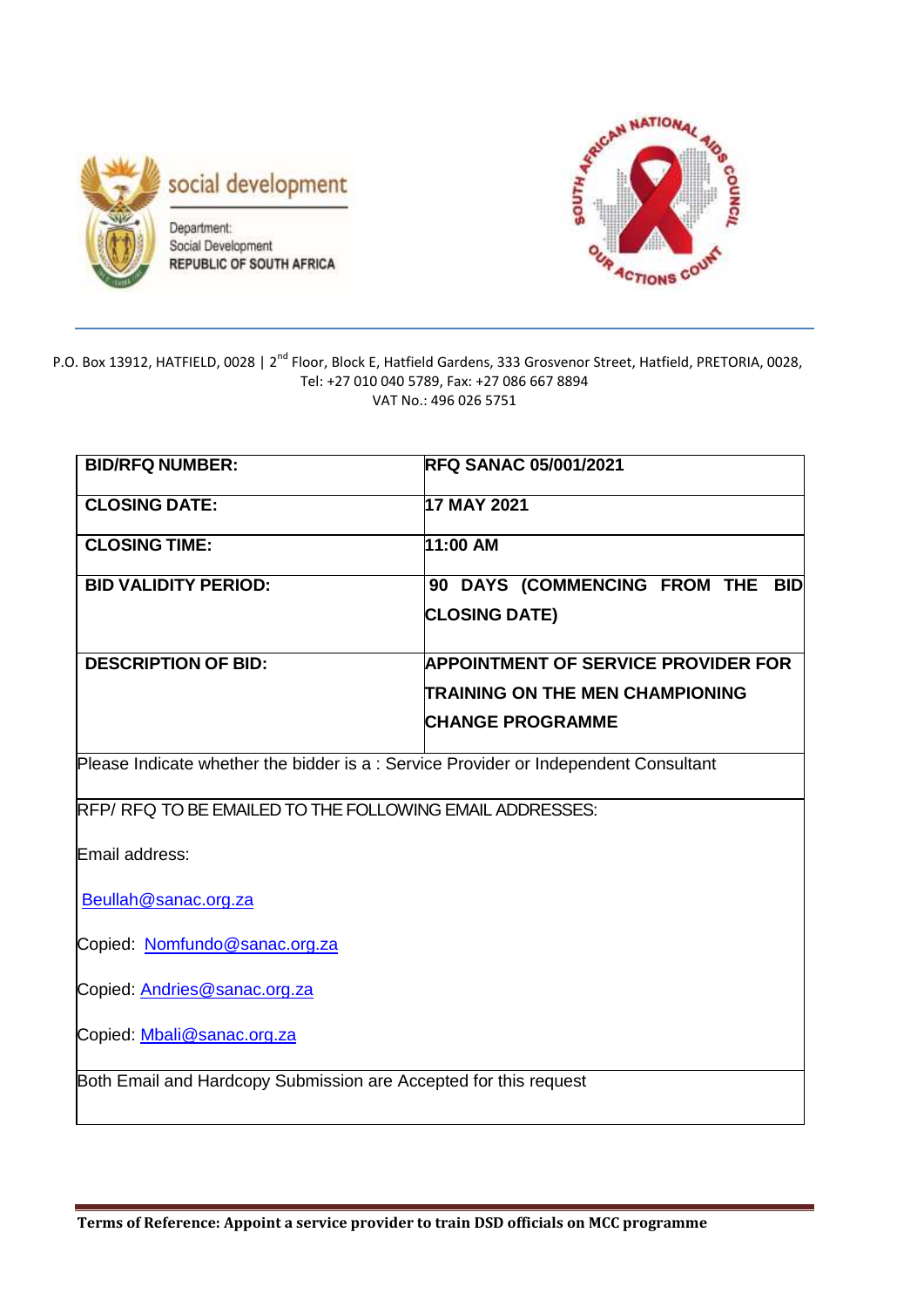# **Request for Quotations Terms of Reference Training on the Men Championing Change Programme**

## **1. Introduction**

The SANAC Trust seeks to appoint a service provider to capacitate DSD officials as master trainers to support the implementation of the Men and Boys Championing Change Programmes (MCC, BCC). SANAC Trust in partnership with the Department of Social Development (DSD) is supporting the implementation of the MCC Programme. The MCC and BCC programmes are implemented as part of DSD's Social and Behaviour Change (SBC) Programme which comprises a comprehensive package of interlinked programmes referred to as the compendium. The overall goal of the Men and Boys Championing Change Programme is to empower men and boys to address the behaviours and traditional norms that puts themselves and/or their partners at risk of acquiring HIV. The programme seeks to encourage men to play an active role in HIV prevention and ending violence against women and harness the power of men and boys so they can be agents of social change.

## **2. Background**

The HIV and AIDS epidemic disproportionately affects women's lives, both young and old in terms of the rate of infection and the burden of care and support. Women's greater vulnerability to HIV and AIDS is partly explained by the persisting gender inequality, high levels of sexual and domestic violence. It has become very clear that gender inequality and traditional gender roles and norms perpetuate stereotypes placing both men and women at risk of HIV. The traditional gender roles also contribute to male vulnerability to HIV and other STIs and equate risky behaviours with masculinity and even regard men's health seeking behaviours as unmanly and weak. Expectation that men are self-reliant, sexually experienced, and more knowledgeable than women inhibit men and young men from accessing information about sexual reproductive health and rights.

The Department of Social Development aims to contribute to reduction of new HIV infections by through Goal 4 of the National Strategic Plan 2017-2022 to address the social and structural drivers of HIV, TB infection and STIs. While South Africa has a strong policy framework for achieving gender equality and addressing gender-based violence, there is still a large gap between the framework, and the lived experience of many South African women. DSD developed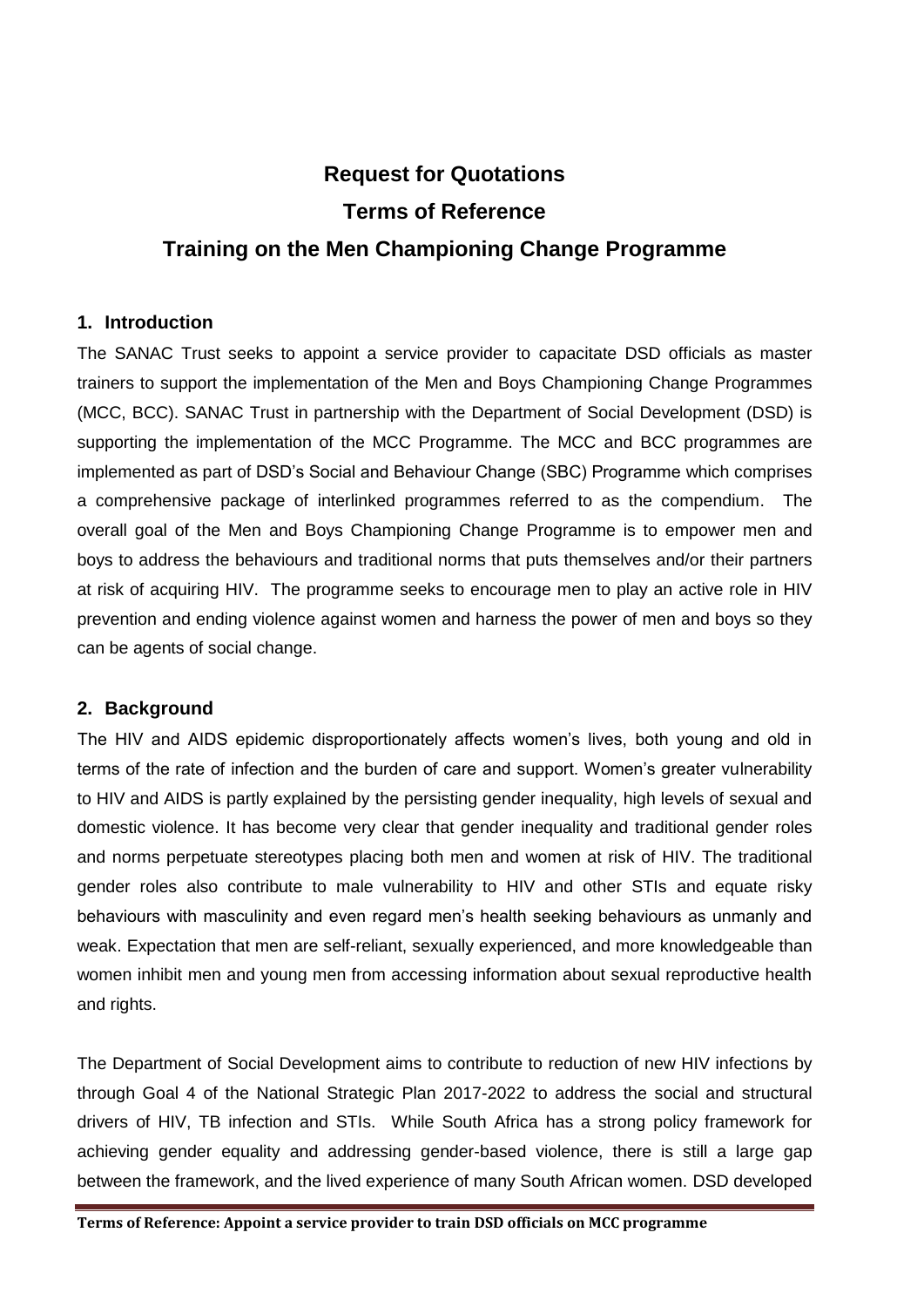the Men Championing Change programme as an intervention to address gender inequities and gender-based violence including HIV prevention among men.

## **3. Objectives of the Project**

The programme is guided by the following broad objectives:

- Build men and boys' resilience, self-confidence, self-esteem and self-efficacy.
- Build knowledge, attitude and skills to voluntarily assume positive practices and sustain positive behaviour outcomes.
- $\cdot$  Invest positive values in men to become change agents within their communities.
- $\cdot$  Instil active citizenry amongst men and boys.
- Increase the involvement of men in the protection of women and girls from gender-based violence and HIV acquisition.

#### **4. Scope of Work**

The scope of work is to train 200 DSD officials in eight provinces on the Men and Boys Championing Change programme. The training will enable DSD to build internal capacity and knowledge to support the implementation of the Men and Boys Championing Change programme. The training will be based on the existing programme manuals: the Men Championing Change and the Boys Championing Change manuals.

The specific tasks of the service provider are:

- Conduct five days training of 200 DSD Provincial and District Coordinators on the Men and Boys Championing Change programme manuals in eight (8) provinces
- Develop a training plan and schedule
- Document feedback from the participants on the content of the manuals
- Produce training reports

## **5. Deliverables**

The key deliverables for the assignment are as follows:

- a) Training of 200 DSD provincial coordinators in eight (8) provinces on the existing men and boys championing change manuals
- b) Detailed training plan and schedule that outlines how the trainings will be implemented with clear time frames.
- c) Training report of the respective trainings of each province
- d) Compile and submit a comprehensive training report
- e) Produce a comprehensive report of all the trainings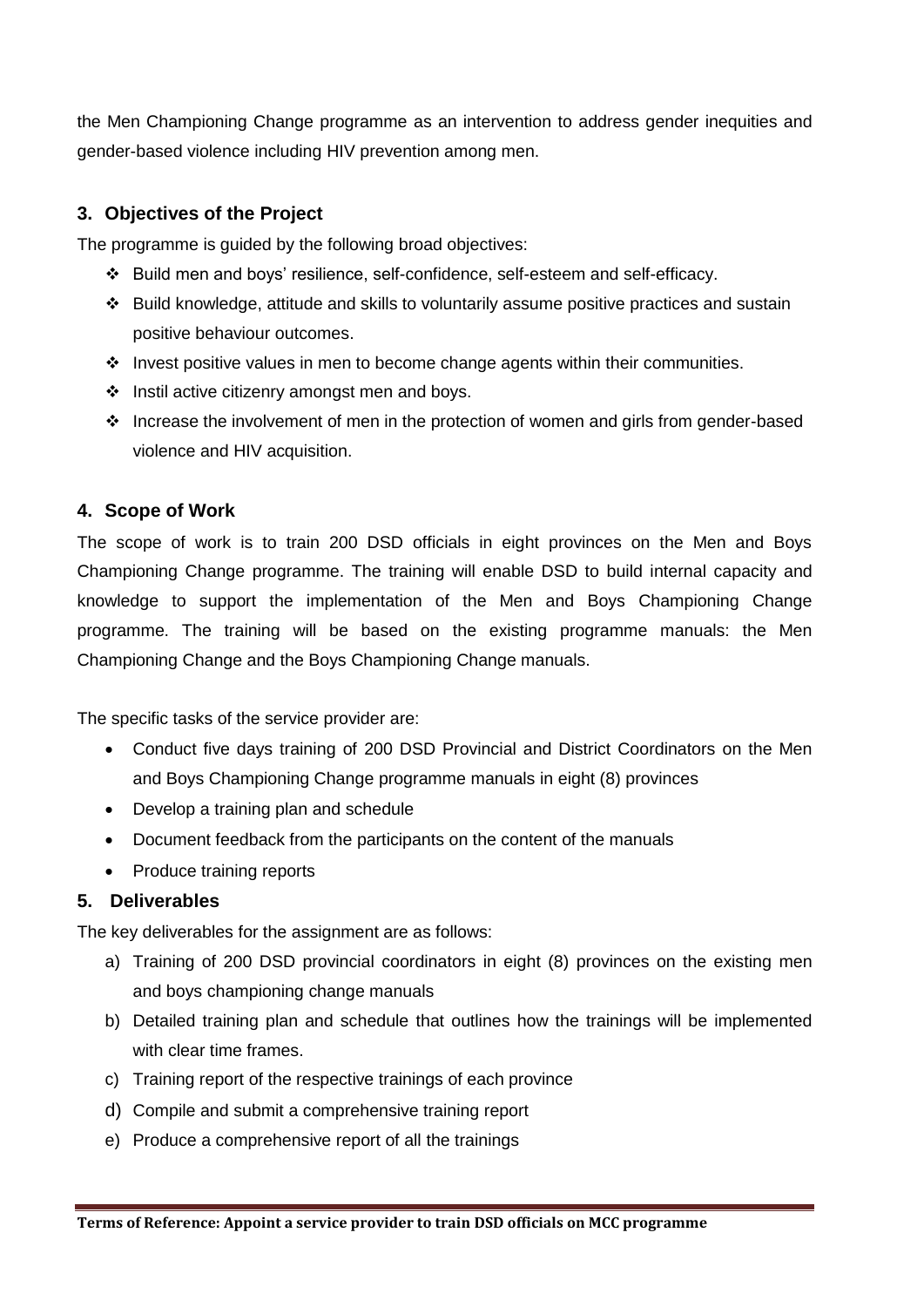## **6. Duration**

This assignment will be undertaken between May – 25 June 2021. SANAC will be responsible for the cost of conferencing.

## **7. Skills and knowledge required**

- a) Extensive experience in HIV/AIDS prevention, expert knowledge on gender equality and knowledge on men and boys' programmes
- b) At least three (3) years proven experience in conducting quality training programmes
- c) Sound knowledge and experience in the field of Social Behaviour Change Programmes.
- d) The service provider/consultant must possess a group of certified master trainers
- e) Master trainer must be comfortable with teaching, leading group discussion and role play
- f) Project management skills

## **8. Submission of proposals**

Prospective service providers (NPOs) must submit their proposals in one envelope with the technical proposal including the following:

- Proof of business registration
- A response to the terms of reference
- A project plan that states the methodology and approach for accomplishing the task, time- frames and outputs
- Profile of the organization and description of similar work undertaken (attach similar work undertaken)
- Contact numbers, names and CVs of workers/officials assigned to the project, including their roles and responsibilities
- One original and four hard copies and a CD/USB with a soft copy of the technical proposal in pdf format
- The financial proposal should include costs based on the proposed methodology and assignment

The following information must be visibly marked on the envelopes:

- Name of service provider:
- Province:
- Closing date:

## **9. Reporting**

The Consultant will work closely and report to the SBC Programme Manager at SANAC Trust throughout the duration of the assignment.

## **10. Payment Schedule**

The payment will be made as follows: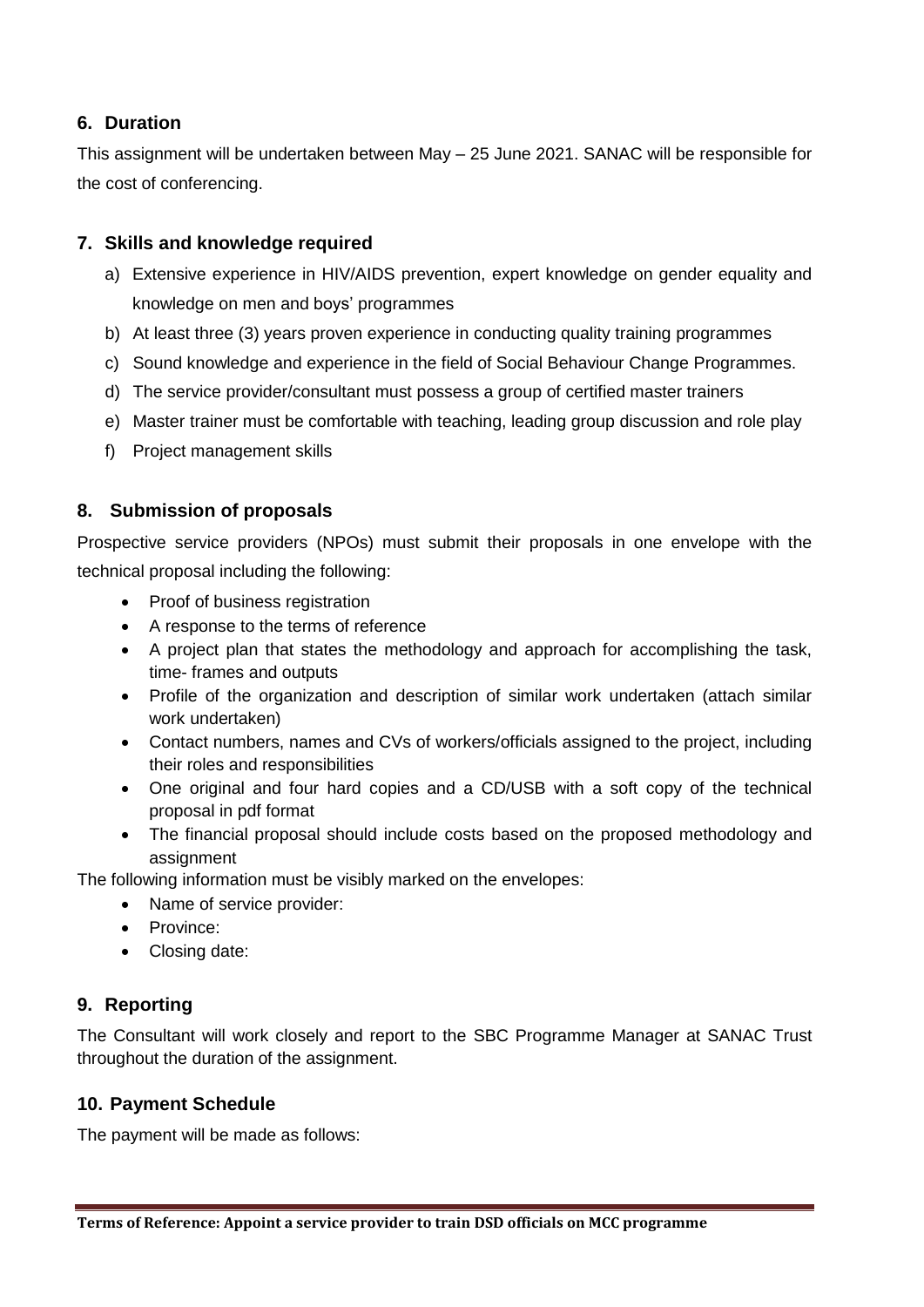- First payment: 60% paid upon review and approval of inception report showing the training plan and approach
- Final payment: 50% paid upon completion of assignment and receipt and approval of training report

#### **11. Evaluation Process**

- a) Proposals will be evaluated on a scale of 1–5 in accordance with the criteria below. The rating will be as follows:
	- 1 = Very Poor
	- $2 = Average$
	- $3 = Good$
	- 4 = Very Good
	- $5 =$ Excellent

## **Functionality Criteria**

| <b>ELEMENT</b>                                                                                                                                                                                                                                                                                                                                                                                         | Rating | Weighting<br><b>Total</b> |
|--------------------------------------------------------------------------------------------------------------------------------------------------------------------------------------------------------------------------------------------------------------------------------------------------------------------------------------------------------------------------------------------------------|--------|---------------------------|
| Demonstrable<br>experience<br>οf<br>the<br>1)<br>prospective service provider in conducting<br>trainings<br>Examples of work undertaken in training<br>less than 1 year experience = $1$<br>point,<br>1-2 years' experience= 2 points,<br>>2 years experience=3 points,<br>3-4 years' experience= 4 points,<br>>4 years' experience= 5 points                                                          |        | 40                        |
| Qualifications, skills of team members<br>2)<br>related to the assignment<br>CVs of the proposed team members<br>highlighting relevant experience in<br>line with the assignment less than 1<br>year experience $=$ 1 point,<br>1-2 years' experience= 2 points,<br>but<br>>2<br>years<br>$<$ 3<br>years'<br>experience=3 points,<br>3-4 years' experience= 4 points,<br>>4 years' experience= 5 point |        | 40                        |
| Training approach, work plan and<br>3)<br>schedule<br>A detailed work plan with timelines.                                                                                                                                                                                                                                                                                                             |        | 20                        |

**Terms of Reference: Appoint a service provider to train DSD officials on MCC programme**